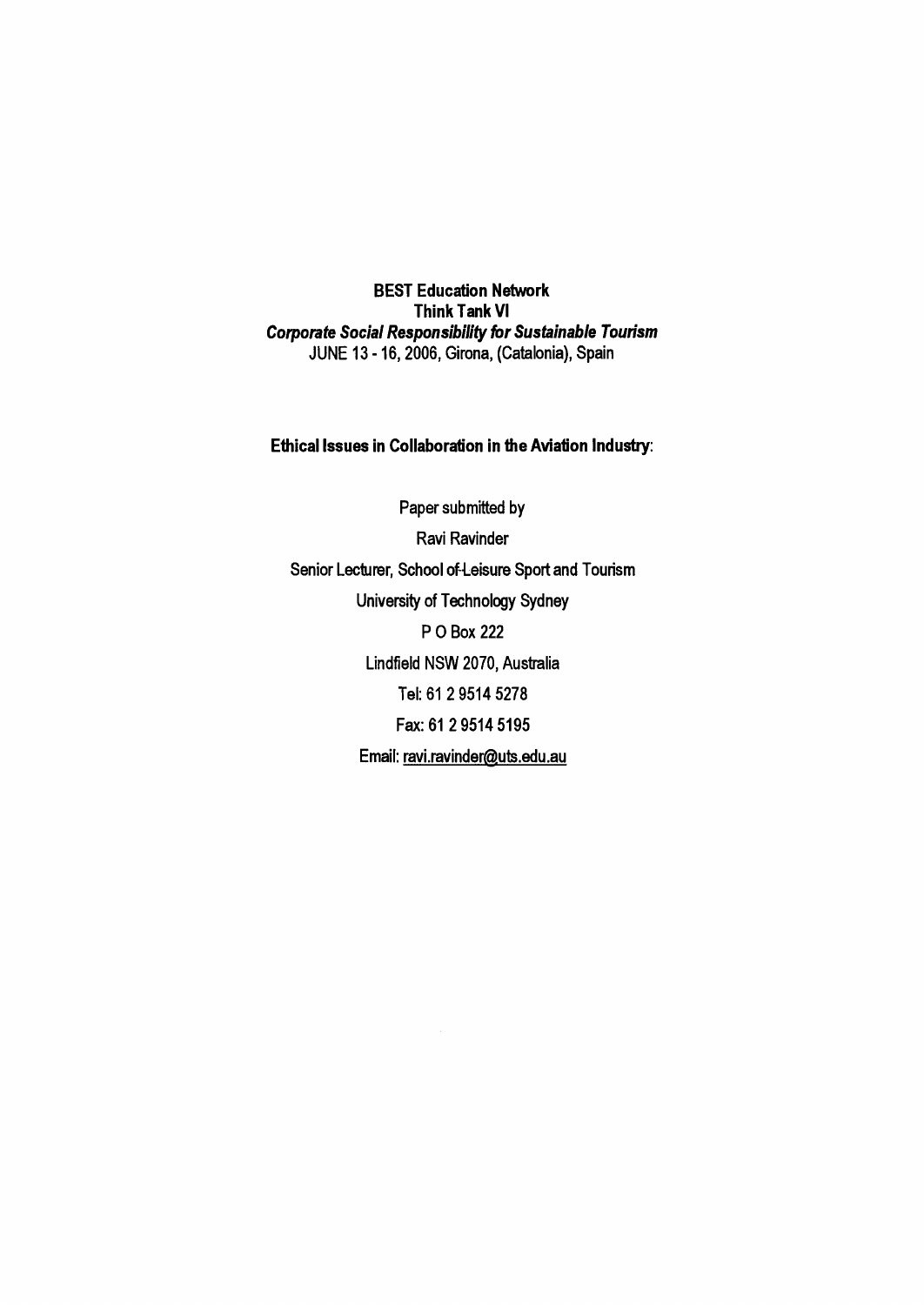The aviation industry is a critical element of any tourism system, and has several secondary effects - a source of employment and foreign exchange earnings amongst them. A 'national carrier' is also a symbol of the country, a source of pride amongst the local community and a representative of the host country in other countries that it flies to.

It is important to investigate whether the airline industry is, by and large, acting in an ethical and socially responsible manner. Or is it that, given the current wave of liberalization, airlines are only acting in their own self-interest and answerable only to their shareholder base. Solomon (1993) points out that most people are aware of ethical issues and the micro- or macro-level, but ethical issues at what he terms the 'molar' level (whose unit is the modem corporate organisation) are unclear, especially when they interact with micro- and . The contribution of the contribution of the contribution of the contribution of the contribution of the contribution of the contribution of the contribution of the contribution of the contribution of the contribution of macro-issues. In other words, whilst what constitutes ethical behaviour by business units is open to debate, the issue of the corporation's social obligations to the community are even more rarely discussed. One particular set of possibly unethical behaviours is the nature of anti-competitive and collusive business practices. This paper uses some ethics-based approaches to examine three particular aviation industry issues that fall within this domain.

Whilst there are a multitude of issues relating to actual or alleged unethical and/or socially irresponsible behaviours amongst airlines, this paper will focus on a few aspects only. Specifically, only the passenger product-market of airlines will be considered, and the discussion will also focus on the collaborative efforts between individual airlines, on the one hand, and between airiines and airports on the other. It will, however, cover both domestic and international airlines, both full-service and low-cost.

## **An** Ethics-based Approach

Most writings on the aviation industry have been based on approaches that incorporate an economics or management perspective. Whilst this could be considered appropriate given the applied nature of much of the research, they have tended to ignore broader ethical issues and/or issues of social responsibility. Tribe (2006) opines that this hinders 'perception and knowledge-creation'; he quotes Sayer in saying that such disciplinebased analyses "tend to be incapable of seeing beyond the questions posed by their own discipline, which provide an all-purpose filter for everything" (1999:2) and is 'a recipe for misunderstanding the social world' (1999:1).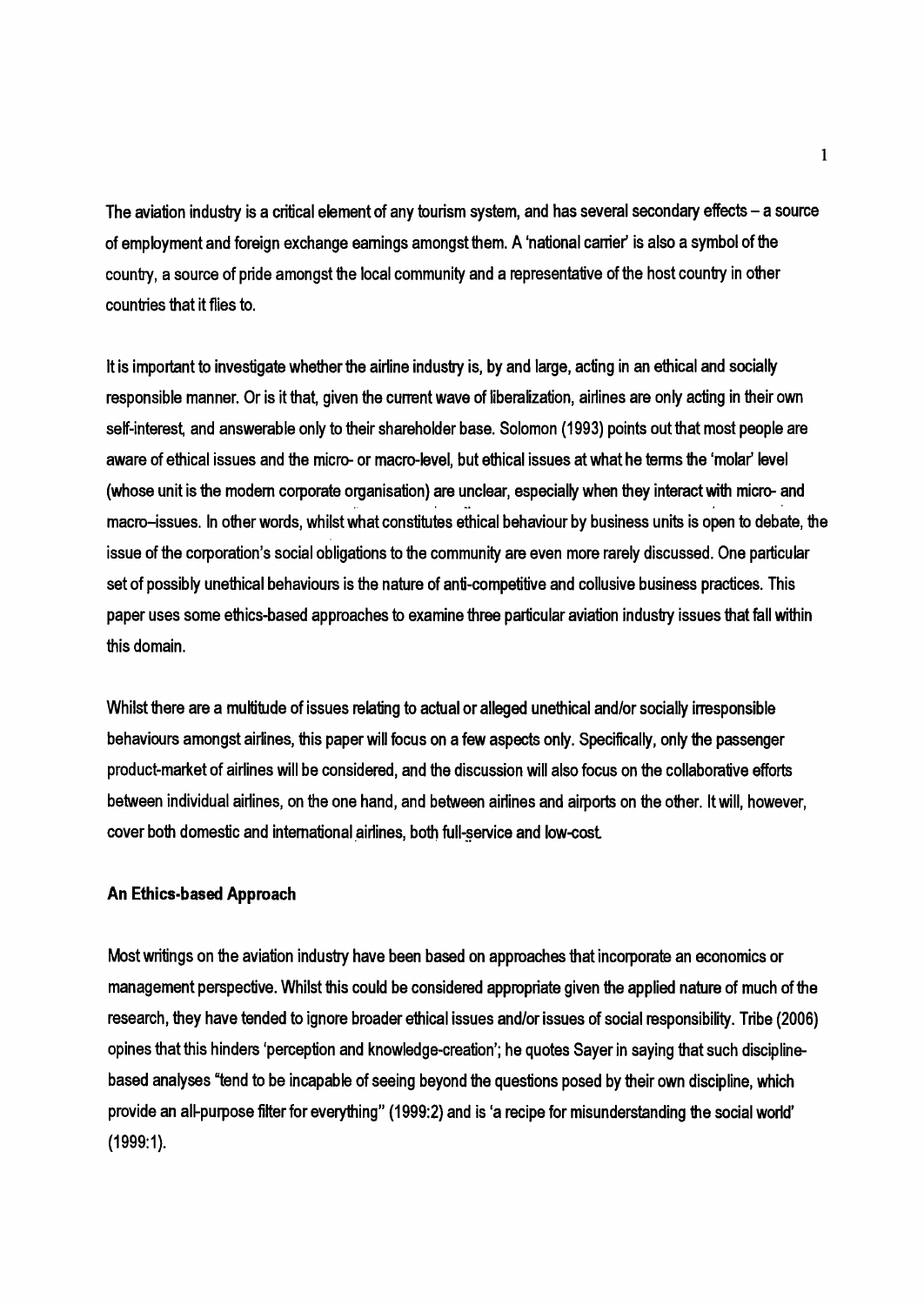Macbeth (2005) agrees with this view and argues for a' value-full-science' (2005: 973) rather than one that *fails* to use a base of values - what the author terms a 'value-free science'. Even within the field of tourism sustainability, research has been dominated by the objectivity inherent in a positivist approach. He traces the development of tourism scholarship as outlined by Jafari (cited in Macbeth, 2005) as it moved through the following approaches:

- a. Firstly, an advocacy platform in the fifties and sixties as personal mobility and the affordability of tourism increased, and destinations discover the economic benefits that accrue,
- b. Secondly, a cautionary approach when negative impacts on physical and cultural environments and economic disbenefits were becoming evident at local sites,
- c. Then an adaptancy platform emerged in the 1980s that focused on approaches that minimize such impacts without inhibiting the tourism growth that was, by now, becoming ubiquitous.
- d. This has led to a knowledge-based platform that would serve the reality of a now-globalised tourism industry; this approach tended to generate objectively-derived knowledge to serve primarily positive economic outcomes.
- e. The current approach is a platform based on Sustainable Development (SD) that looks to the long-term sustainability of a destination as a whole through planning and policy frameworks that generate standards, laws and codes of conduct addressing environmental protection, cultural heritage preservation, and wide dispersal of economic benefit amongst the population. Such a platform recognises both the necessity of community participation, as well as the economic imperatives of tourism suppliers from private industry.

Macbeth (2005) cautions against accepting the SD platform as the preferred or most holisitc of the platforms. The SD platform is, he says,

"is anthropocentric and inherently conflictual, with consensus unlikely. The paradigm involves power and inequality, is political, and lends itself to slogan misuse." (2005:968)

He points out that much of the SD platform pushes a neo-liberal-cum-green agenda which does disadvantage some smaller, less powerful local communities. He argues for a sixth platform of study arguing that future action be studied within an ethical framework.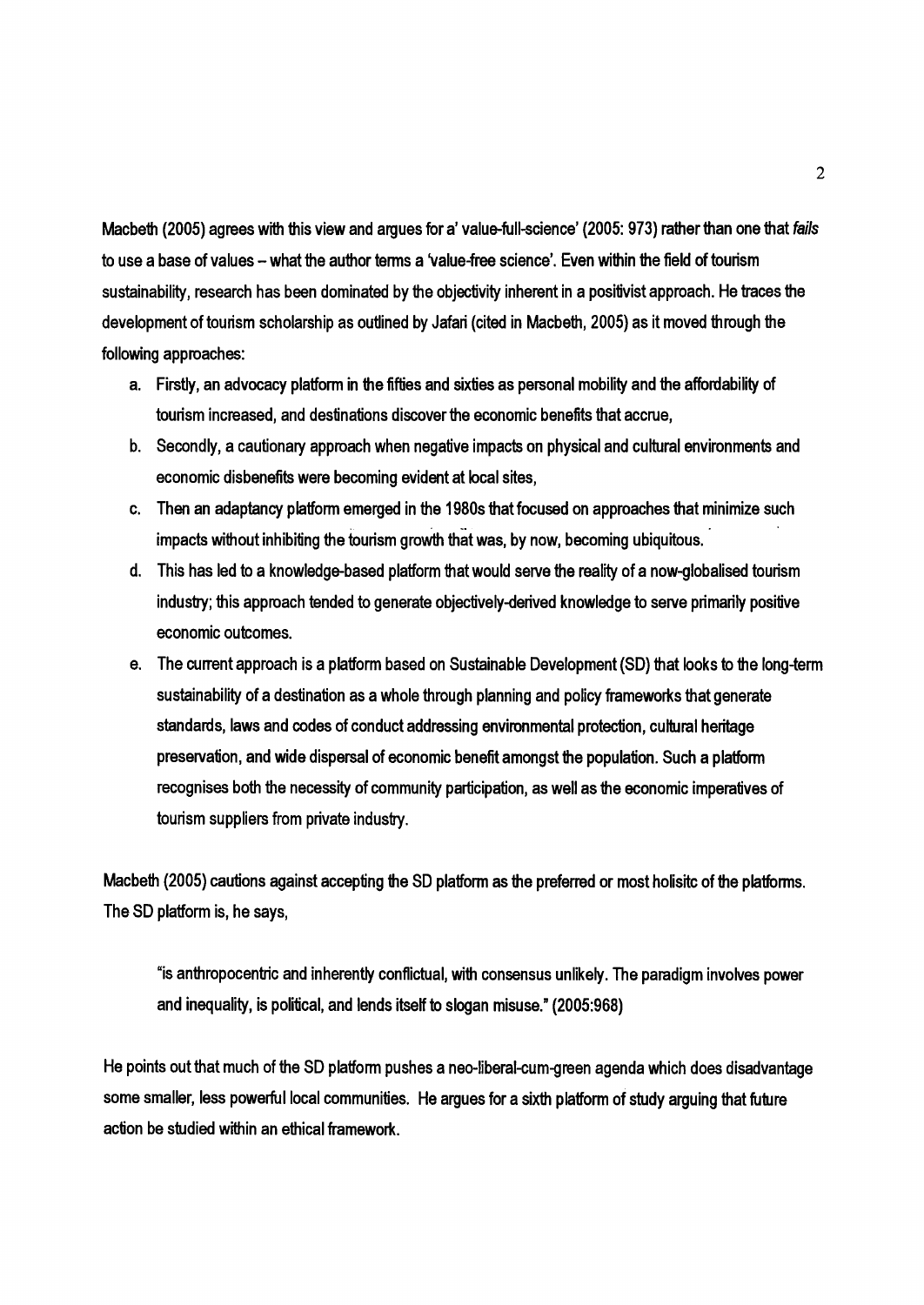"Arguably, recognizing indigenous practices while resisting the urge to dominate goes some way toward understanding the praxis of a neotenous alternative. This position puts in relief the conflict between the crises of environment and social justice." (2005: 971)

It can also be seen that the above-mentioned platforms have evolved in response to the growth of tourism from small-scale to mass tourism, from being localized to becoming a global industry, as well as reflecting the tourists' relentless search for the new, the authentic, and the unspoilt. In other words, the disciplinary approaches have been reactive. However, many writers argue that the proposed sixth platform will need to be more proactive, rather than reactive (Dwyer, 2005, Macbeth, 2005).

Whilst the above writings have centered on sustainable development in small or relatively powerless economies in remote or rural areas, it is time to explore other more developed sectors and facets of tourism and the tourism industry. Much of the responsibility for the negative impacts on natural environments, valuable cultural assets and traditional communities' way of life has been sheeted home to the private sector. In a sense, there is an unstated proposition that industrial (including tourism) development has been responsible for the erosion or destruction of the home of the 'past' – the natural environment of a few decades ago, the heritage and way of life of perhaps even the pre-industrial age. There has been only limited research on, specifically, the tourism industry's practices' impact on people's *currenfway* of life, socio-economic welfare and aspirations, particularly in the *developed* countries (Souty, 2005). Some industrial practices may be legally compliant, and indeed may be taught at business schools and industrial training as being desirable strategies. The emphasis on achievement-orientation, the frequent references to *The Art* of *War* and Porter's 5 forces influencing generic competitive strategies (Souty, 2005) in discussing competitive strategies are cases in point Such norms'(et both the individual and corporate level) are indeed the logical corollary of a liberal market-oriented system.

If one accepts the premise that for tourism to grow and be sustainable the continued involvement of the organized private sector is essential, then we academics and researchers should examine the impacts of all their practices, especially those that may be gratifying to the individual employee, shareholder, organisation, and/or consumer (in generating consumer surplus).These practices and industry-wide norms might, in so doing, disadvantage some host communities, and here the community comprises the middle-class, urbanized individual, who might well be tomorrow's employee or tomorrow's tourist. Some business practices and anticompetitive behaviour may also disbenefit the economic and social well-being of such 'developed' and, often quite powerful, communities. Souty (2005) lists some of these practices - "cartels, abuses of a dominant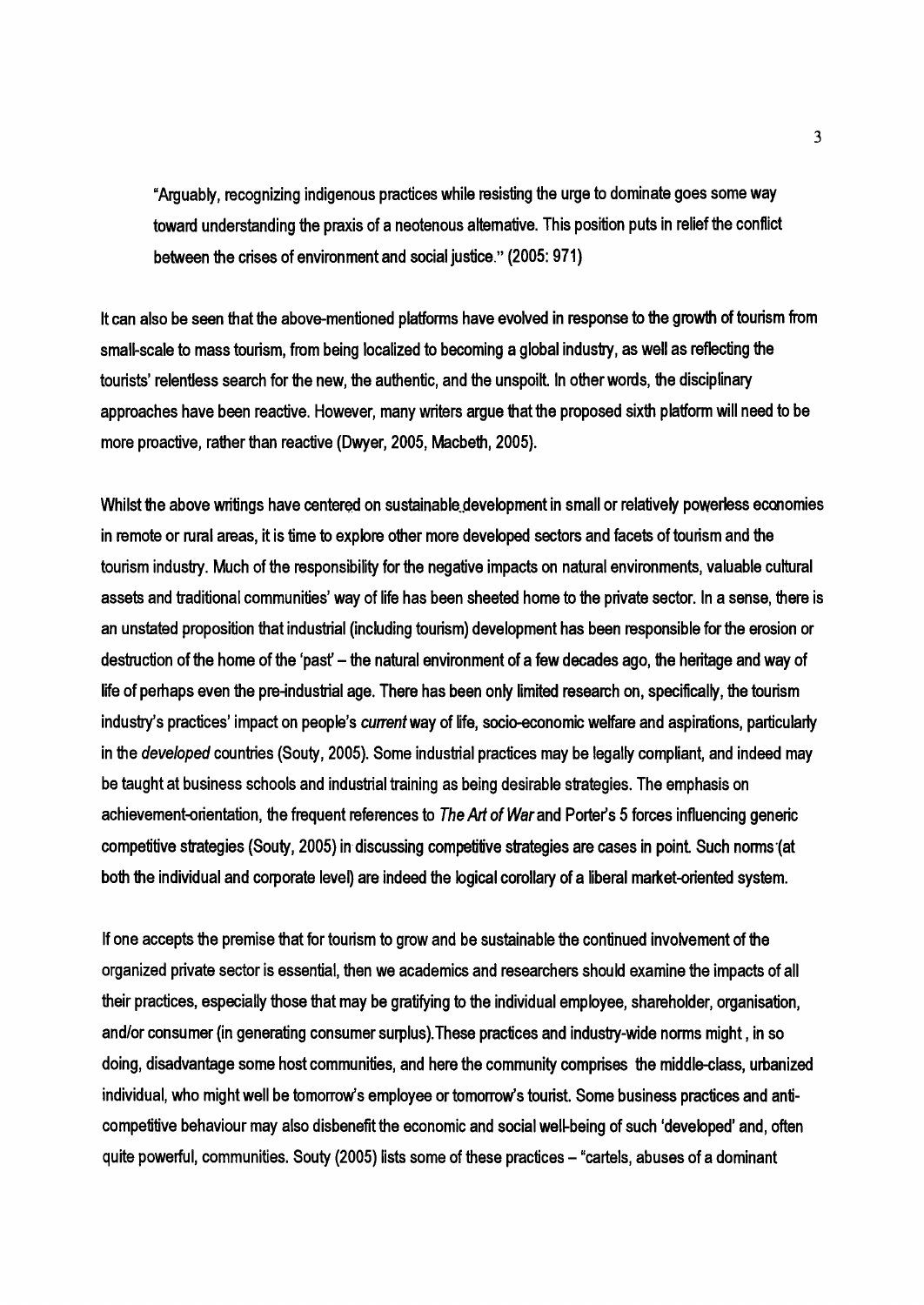position, abuse of buying power and/or attempts to monopolize, and more rarely, anti-competitive mergers and acquisitions" (p.3).

This paper focuses on some business practices of the airline industry. Airlines are employers of a large number of individuals, either directly or indirectly. At some selected points in their network (for example the home-base, and their 'hubs' if any), their employment runs into thousands. If one then adds the employment generated by airports, the economic and concomitant social impact becomes substantial.

Fleckenstein and Huebsch (1999) attempted to "formulate rules to differentiate between good and bad" (p.137), for a tourism world that operates within a paradigm of "profit-driven mega-businesses" (p. 197). Whilst such rules have been attempted in the context of sustainable tourism, there are other flanks in the field of tourism that may be undertaking actions that indicate a lack of ethics or social responsibility. This paper will take a step towards the formation of such rules in the aviation sphere.

Tribe (2002) and Jamal (2004) use Aristotle's concept of *telos* to underpin their discussion oftourism ethics. Both authors say that it is not enough to make the 'right' decisions or actions; such 'right' decisions are usually considered so only from a particular disciplinary or even ideological perspective. Rather the question should be of *ends -* what will this action achieve. What intrinsic and extrinsic virtues does a particular problem or issue in tourism fulfill? Jamal (2004) identifies several situations where 'profitability is important, but not at any cost' (p.534). Successful enterprise would lead to the development and economic well-being of a destination, in some measure, but there may be a cost at the macro social level, or even at the micro (regional destination or attraction) level. Hence knowledge and skills in disciplinary and practical aspects need to be complemented by<br>. an ethical perspective.

One might understand the term *telos* to signify a set of principles that signify a greater purpose which in tum directs activities and decisions. It may therefore be appropriate to attempt to develop such purpose-statements for tourism as a whole, and/or for significant sectors or aspects of it To complement Jamal's discussion (2004)of the 'dimensions' of *telos* in hotels, sustainable tourism and ecotourism, this paper proposes some principles for the aviation industry, which might be construed as constituting such a *te/os.* It does so after a discussion of some recent and contentious situations that have arisen within the aviation industry. This paper also defines the direct 'beneficiaries' of such principles as comprising the six sets of stakeholders identified by the Caux Round Table (Grace and Cohen, 1998), viz. customers, employees, owners, suppliers, competitors and communities.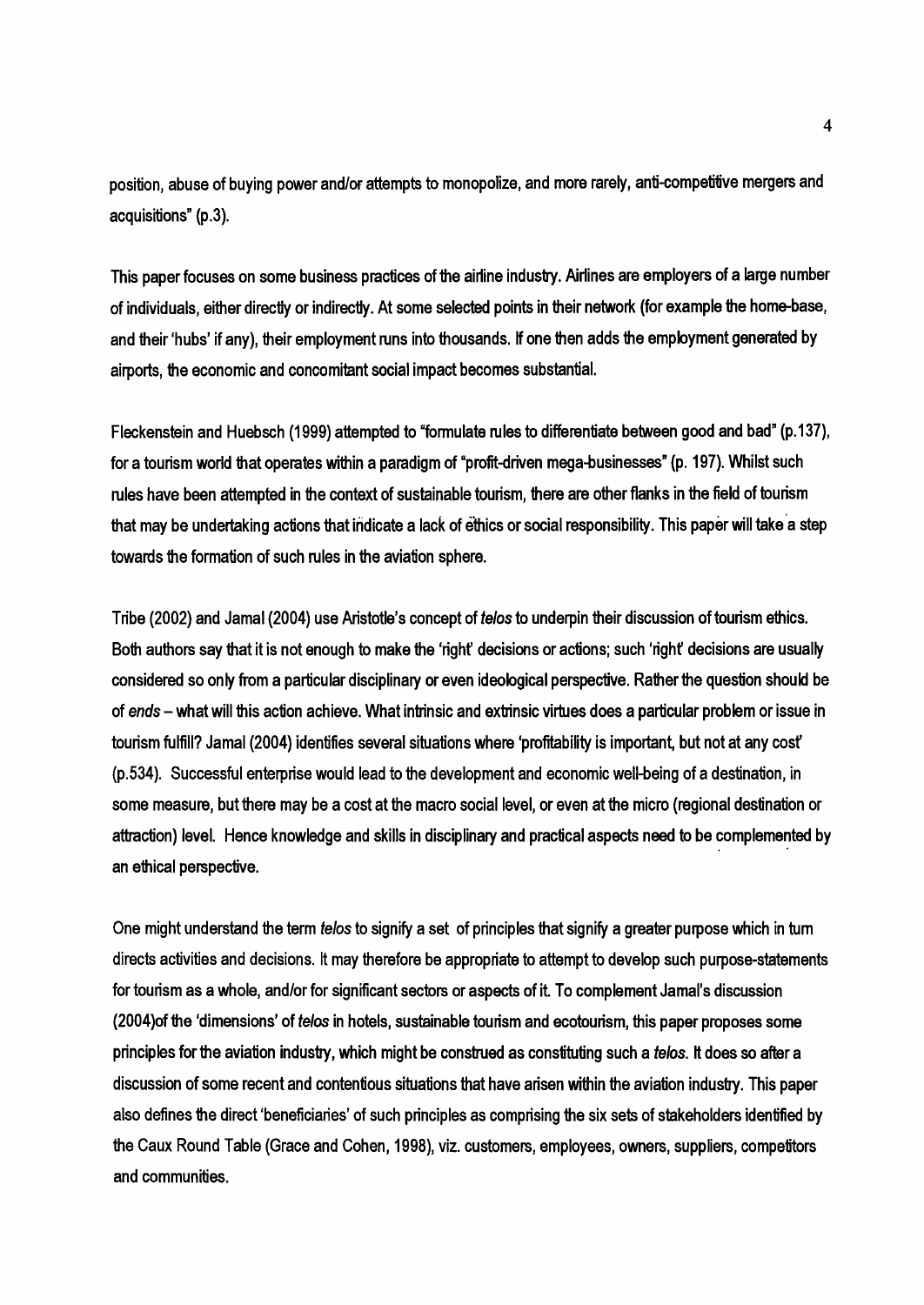## **Discussion**

Airlines collaborate with many firms. As indicated earlier, such collaboration could result in anti-competitive behaviour that might not be in the public interest. Three particular sets of collaborative linkages are discussed below in this paper in an attempt to incorporate ethics-based perspectives into the maintenance of these linkages. The aim of the discussion is to suggest underlying principles that might guide airlines to satisfy their own economic and growth objectives without ignoring the broader effect of their actions and strategies on other stakeholders and the tourism industry in particular. The three sets of linkages are

- 1. Between airlines and airports,
- 2. Between governments in their negotiations leading to Bilateral Air service agreements, and
- 3. Between two or more airlines in bilateral or multi-lateral alliances.

Even though the second linkage is not strictly between airlines, they are indeed the main beneficiaries, they are the ones who operationalise the capacities, routes and frequencies negotiated in these agreements. More importantly, airlines make submissions to their respective governments as flag-carriers and very actively lobby the govern ments to secure outcomes that are beneficial to their objectives and strategies. Each of these linkages is discussed in some depth below.

1.Airline-Airport Relationships: In the past, both these industry sectors were regarded as essential infrastructure and both were owned and operated {albeit sometimes as corporatised agencies} by national governments. Public policy the world over has since drawn from the experience of the liberalized aviation environment in the USA, and has accepted its macro-economic rationale. Govemment-owned airlines were thus the first to be sold off to private enterprise, though most of them retained flag-carrier status, and have restrictions on the percentage of shareholding allowed to be held by foreigners. Now, the focus has shifted to airport privatization – again with restrictions on foreign ownership, but many of the newly privatized airports have significant, albeit minority, foreign shareholders. Increasingly such shareholders are foreign-owned airport management companies like the British Airports Authority, Macquarie Airports, Civil Aviation Authority of Singapore, Aeroports de Paris and The Schiphol Group. Dum, Adler and Yu {2006} found that airport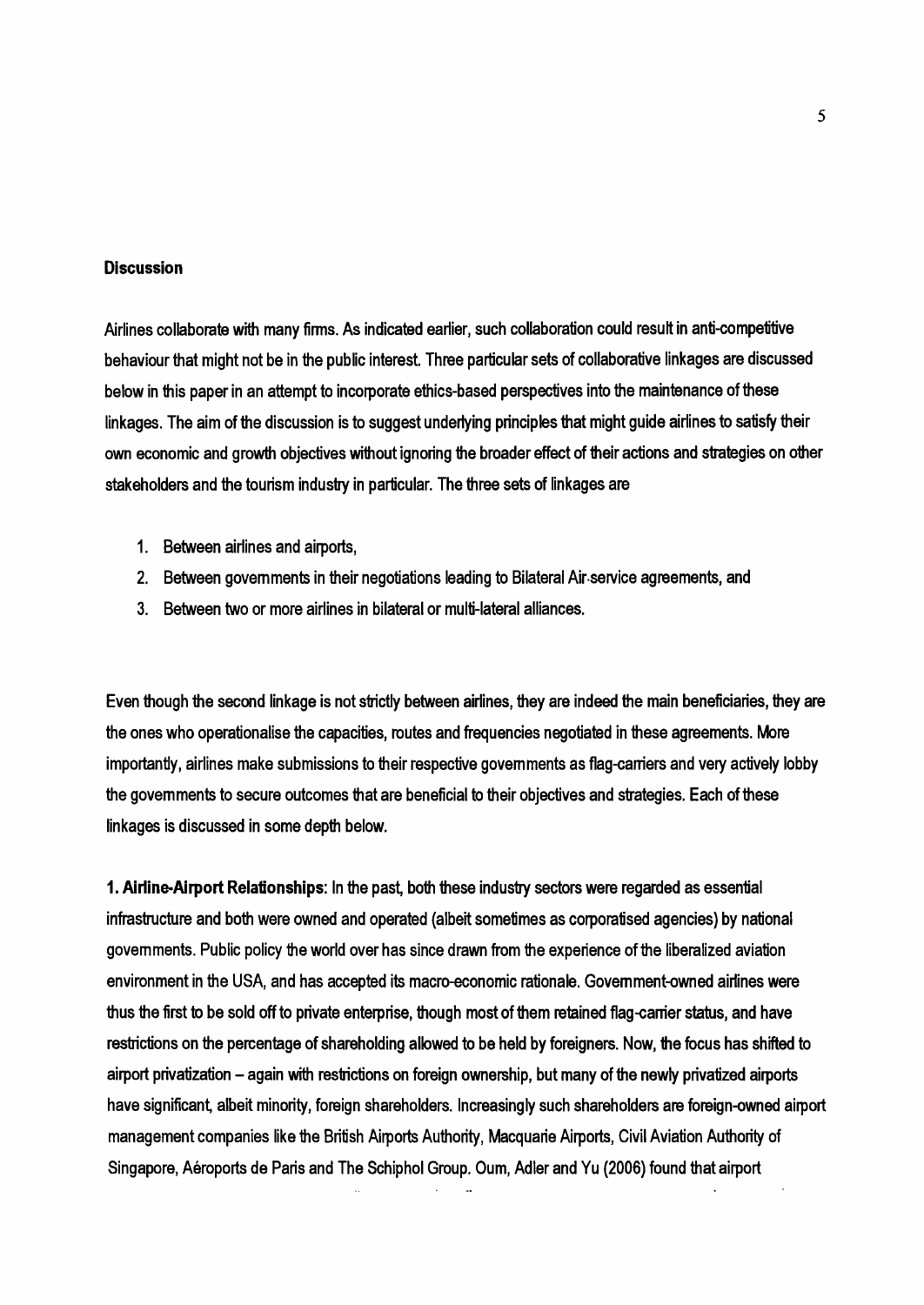privatization does produce higher profitability and productivity. But is such profitability in the interest of all stakeholders? Does a privatized airport leave a community (employees, suppliers and the local community) dangerously exposed to business cycles? Where does that leave small island communities, or countries with only one international air gateway? Far-fetched as it might be, the question may be posed of the airport in Perth, Western Australia – the capital of a mineral-rich state of 2 million people, and its nearest alternative equivalent airports are 2000 kilometres away. An airport closure could isolate it even from the rest of Australia.

Leaving aside the question of airport privatization, and focusing on the commercial elements of the airlineairport relationship, it must be the airline is but one customer of an airport (Albers Koch and Ruff, 2005). This relationship clearly has to be mutually beneficial. It is self-evident that neither party can exist without the presence, active involvement, and effective operations of the other - in other words, this is a symbiotic relationship. Albers et *aI,* (2005) illustrate this relationship using a value chain analysis of an airline identifying the different elements of airport services that impact on the airline product. Four particular aspects of this relationship are now discussed,

a.. Airports may negotiate what appear to be preferential deals with individual airlines, shutting out competition to similar terms. The deal between Ryanair and Charleroi airport in Belgium was struck down by the EC on just these grounds (Barrett, 2004, Gillen et *al.,2005).* Gillen et *al* (2005) detail the terms of the agreement - Ryanair got vastly reduced landing charges and ground handling fees, as well as contributions to accommodation costs, advertising and even pilot training. In return they committed to base a certain number of aircraft and operate a certain number of flights from Charleroi.

The European Union recognised the airport's right to enter into such an agreement, but criticized its lack of<br>. transparency and its 15-year duration, terms which were not allegedly available to competitors like Virgin Express, They also ruled that it constituted 'illegal state aid' to an airline, as the airport was owned by the local government. The EU Commission was attempting to be consistent here, as it had previously ruled against state aid to legacy flag carriers like Air France and Alitalia. But there is an issue here in that this was a 'new' set of operations being started up utilising an under-utilised resource (an ex-military airfield). Had it not been for Ryanair's approach, would there have been a viable airport operation at Charleroi (with all its attendant economic benefits to the region)? Would tourist to and from the hinterland south of Brussels have to incur the additional costs of flying through a mainstream airport such as Brussels?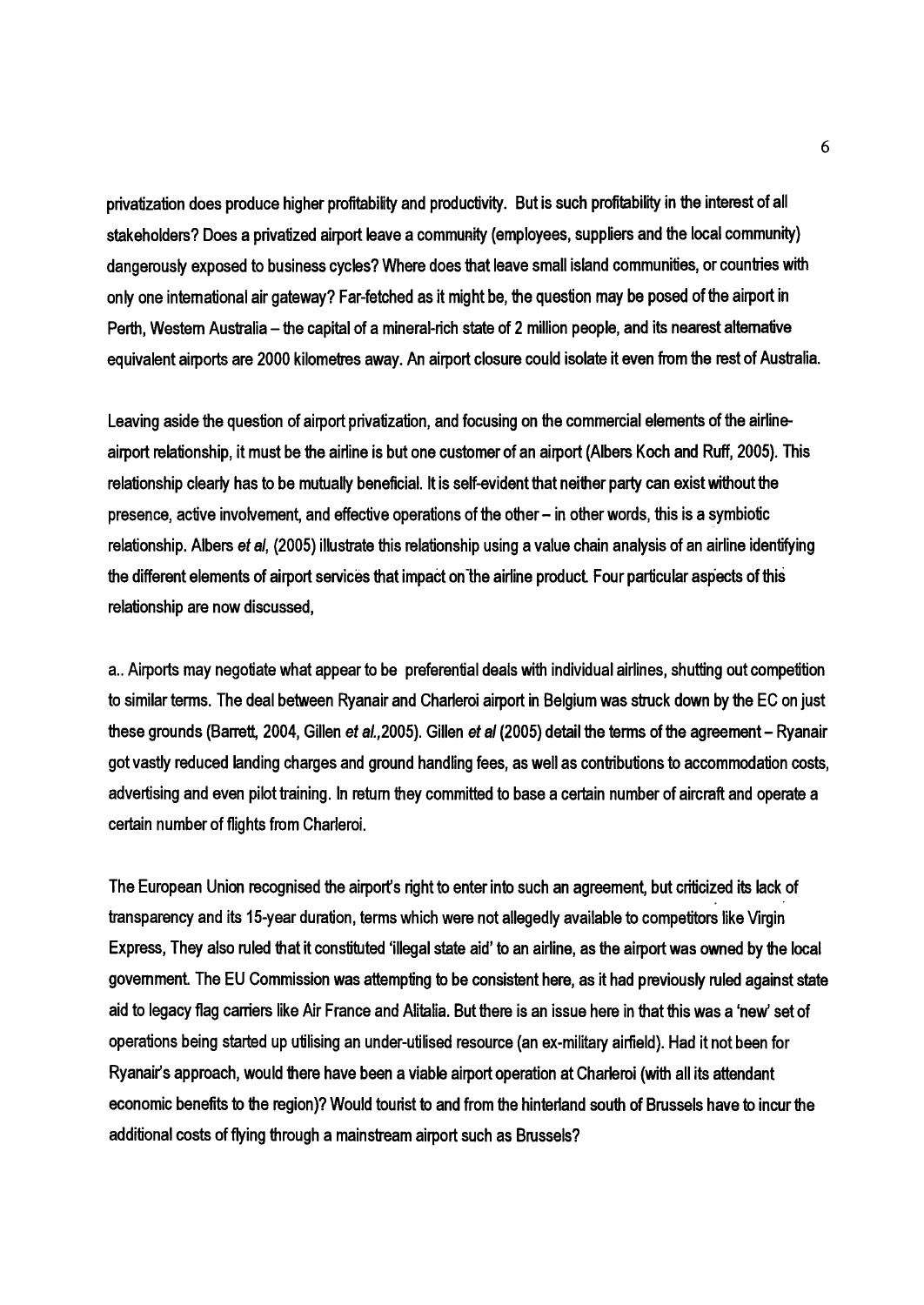b.. In another instance, a new joint terminal has been financed and developed by Lufthansa at Munich Airport. However, such an arrangement might restrict access to airlines that are not in some form of alliance with Lufthansa (Albers et *aI,* 2005) The authors also indicate that such investment in facilities has definite long-term advantages for the airline, serving as a second hub to an near-capacity main base at Frankfurt, and located closer to the growth centers of Eastern Europe and the Baltic states. But this leaves the airport dangerously exposed if the airline suffers a downturn. Along with the airport the local suppliers, employees and the community the Munich airport serves (ref Souty ,2005) might also be affected.

c.. Just such a problem arose in Sydney in 2001-02 when the bankruptcy of Ansett Airlines left their relatively new purpose-built domestic terminal unused for over a year. In Ansett's absence, two other new market entrants (Virgin Blue and Impulse) were denied access to this empty terminal and had to use a temporary terminal. Admittedly the issue was involved complex commercial and tenancy issues; there was also an attempt to revive Ansett by the liquidators, which was unsuccessful and the terminal had to be then 'sold' along with the rest of Ansett assets. Both these factors may have been the reason why other airlines were not allowed to use this terminal. Nevertheless, Virgin Blue was aggrieved enough to wage a cheeky PR campaign against Sydney Airport.

d. One can foresee similar issues arising with the new dedicated low-cost terminals that have just opened in Changi airport, Singapore and the Kuala Lumpur International Airport (KLIA). Both have enlisted the input and commitment from only one of the low-cost airlines in the area - Tiger Airways and Air Asia respectively - before their respective openings this year. At the time of writing, Philippines' Cebu Air is the only other airline signed up to use the Changi terminal; KLIA has not been able to attract Air Asia's competitors to use the terminal. Will the other airlines be accorded the same level of access and user charges that the signing-on airlines have been granted? Would these airlines be able-to adapt or alter the tangible and intangible elements of the respective airports to suit their needs (keeping in mind that the signing-on airlines has significant input into the design of the terminals) If not, would it force these low-cost airlines to pass on their higher on-ground costs to their passengers and thereby reducing consumer surplus, and travel opportunities to some leisure destinations that are solely served by low-cost carriers?

Interestingly both these low-cost terminals are parts of airports are corporatised airport entities that are not, in the true sense, privatized. Are they then serving the broader consumer and community's (national?) interest if their utilization is low? Admittedly both airports are still trying to sign on other low-cost airlines, thus far unsuccessfully. Is it possible that the airports are, in some way, NOT offering the same terms as they did to the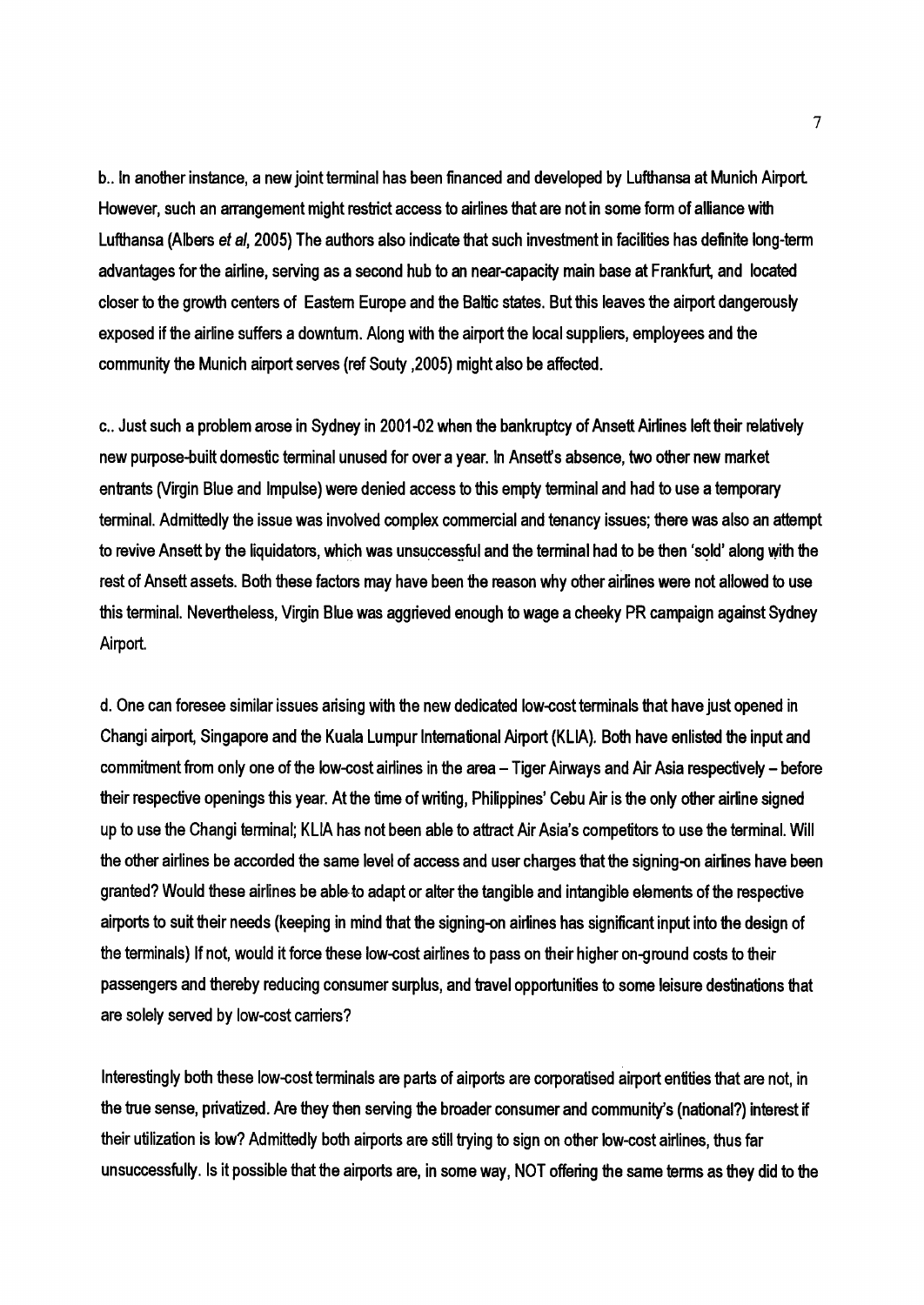first-movers? Legally they may be entitled to do just this, but is it in other stakeholders' interests, to whom they are, in fact indirectly accountable?

If the airline-airport nexus is not managed on sound ethical principles, the local community may argue that they are dispossessed; as well, consumer welfare may not be addressed. Starkie (200S) argues for a participatory approach with airlines. Gillen and Morrison (200S) suggest that aspects of the Canadian National Airport Policy might be a worthwhile model to follow. This policy devolved airport management of 26 of Canada's largest airports to municipality-controlled local airport authorities. The Federal government retained ownership of the airports as well as setting up the regulatory framework. This terms of this latter framework was widened after 9/11, but, according Gillen *et al* (200S) rendered the Policy ineffective in encouraging the local airports to be innovative, proactive in its development and generating 'profits' for the municipality / community. The authors do believe, however, that such a structure of 'franchising' to local authorities has potential, especially if the contract payments are levied on a per-passenger basis rather than a flat fee {which was what was done at Charleroi). This way, there is a return to the community, and the business cycle risk is also shared by both the airport and the local community. Effectively this would also generate 'participation' by all stakeholders (through the local municipality).

It must be remembered that airports constitute key infrastructure for a region  $-$  its industry as well as its community. It is also, in most instances a key element in the tourism system, particular for a destination region. They are also in a position to collect monopoly rents as the single airport in the region (as in Sydney and Singapore). Unlike in Canada, however, many governments have taken a hands-off approach to the operations of their airports, except with respect to safety and security issues. Airlines are the key customers, and the flag carriers or major airlines of that country or region serve as anchor tenants to an airport. As such, it is quite appropnate that special deals be negotiated. But without any input from other stakeholders (through institutions<br>. like the local government) and with negotiations being treated as commercial-in-confidence, there is little scope for participation in the strategic management of a key infrastructure resource.

2. Bilateral Air Service Agreements (ASAs) between two countries (not airlines) are negotiated by the respective governments to determine the air traffic rights and passenger and cargo capacity between two countries. They are negotiated for a fixed term. These capacities are then allocated amongst the one or more designated flaq-camers of both countries usually on the basis of reciprocal access. The negotiations take time to reach an outcome, sometimes lasting over a year and then the capacities are fixed for a certain period. Therefore, ASAs inhibit the ability of airlines to respond promptly to passenger demand, but airlines also use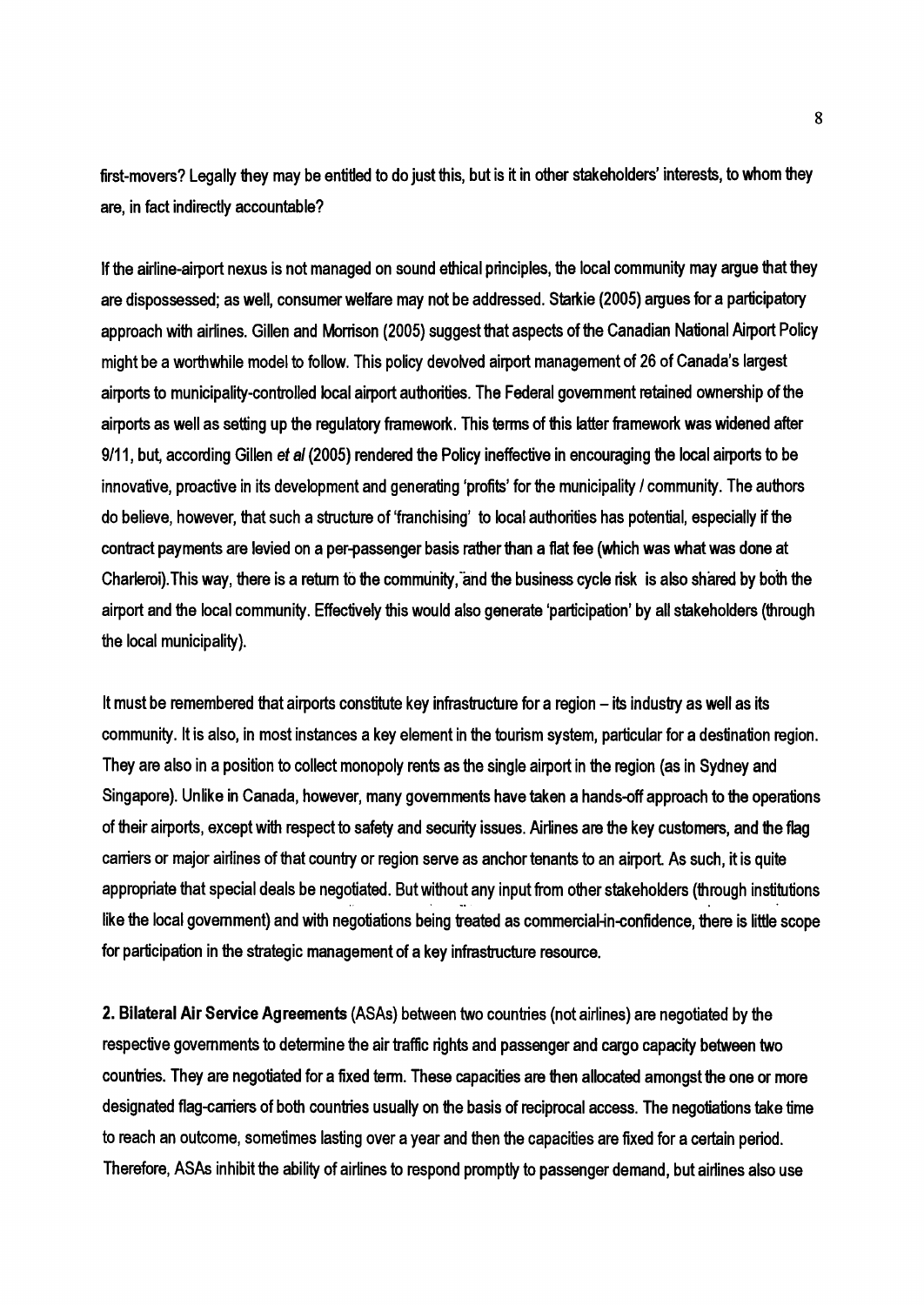these ASAs to protect their key (read profitable) routes. The continuing stoush over the trans-Atlantic routes (between the USA, on the one hand, and the United Kingdom and the European Union, separately, on the other hand) is a case in point. The USA is fiercely protecting incursions into the market share (and profitability) of its financially vulnerable legacy airlines (most of whom fly across the Atlantic) . As the 'thickest' set of airline routes in the world, between two avowed advocates of open markets, this situation contradicts even the narrow confines of their professed free-market ideology.

The Pacific route between Australia and the USA is another example. Notwithstanding a free trade agreement and a separate open-skies agreements between Australia and Singapore, Qantas lobbied hard to deny Singapore Airlines' entry into this trans-Pacific route. The latter argues that just as Qantas can pick up traffic from Singapore to fly to the UK and Europe, they should be allowed to pick up traffic from Australia to points beyond - in this case the West Coast of the USA. There is a precedent for this. Currently Australia allows third country airlines to fly passengers from Australia to New Zealand and vice versa. However, the Australia-US route seems to be seen differently by the government. There are currently only two operators on the route offering direct flights - the very successful Qantas and the weakened United Airlines which has just emerged from bankruptcy. Qantas is said to derive 15% of its operating profit from this route. The Australian tourism industry has also protested against the high revenue per seat-mile that Qantas enjoys on this route.

Latest press reports indicate more opposition to these government policies. Whilst the routes to North America is the main trigger, industry leaders are now accusing the govemment of restricting expansion of all foreign airline services into Australia (Sydney Morning Herald, 2006, eTN Asia Pacific, 2006). The CEOs of Melbourne, Sydney and Brisbane Airports (all of them privatized) and the CEO of a leading industry advocacy group despair at the breakdown in bilateral aviation talks with Qatar, Vietnam, Taiwan and Singapore recently. Apparently the government was tuming down these counties' request for increased access for their airlines into Australia. The issue must be significant enough for these organisations to voice their concerns because in doing so, they are indirectly pointing the finger at Qantas who is their 'anchor-tenant' (for the airports involved) and a leading member of this advocacy group. The operators' concerns come against the background of sluggish growth in tourist arrivals, culminating in a 1% drop in tourist arrivals into Australia in the March Quarter 2006. Separately, the Bureau of Transport Economics has reported a 1.4% drop in airline seats into Australia, *and* there is a new (and well-known) US \$150 million advertising campaign to lure more tourists to Australia. The operators argue that air capacity is constraining any chance of reversing the decline in inbound tourism flows.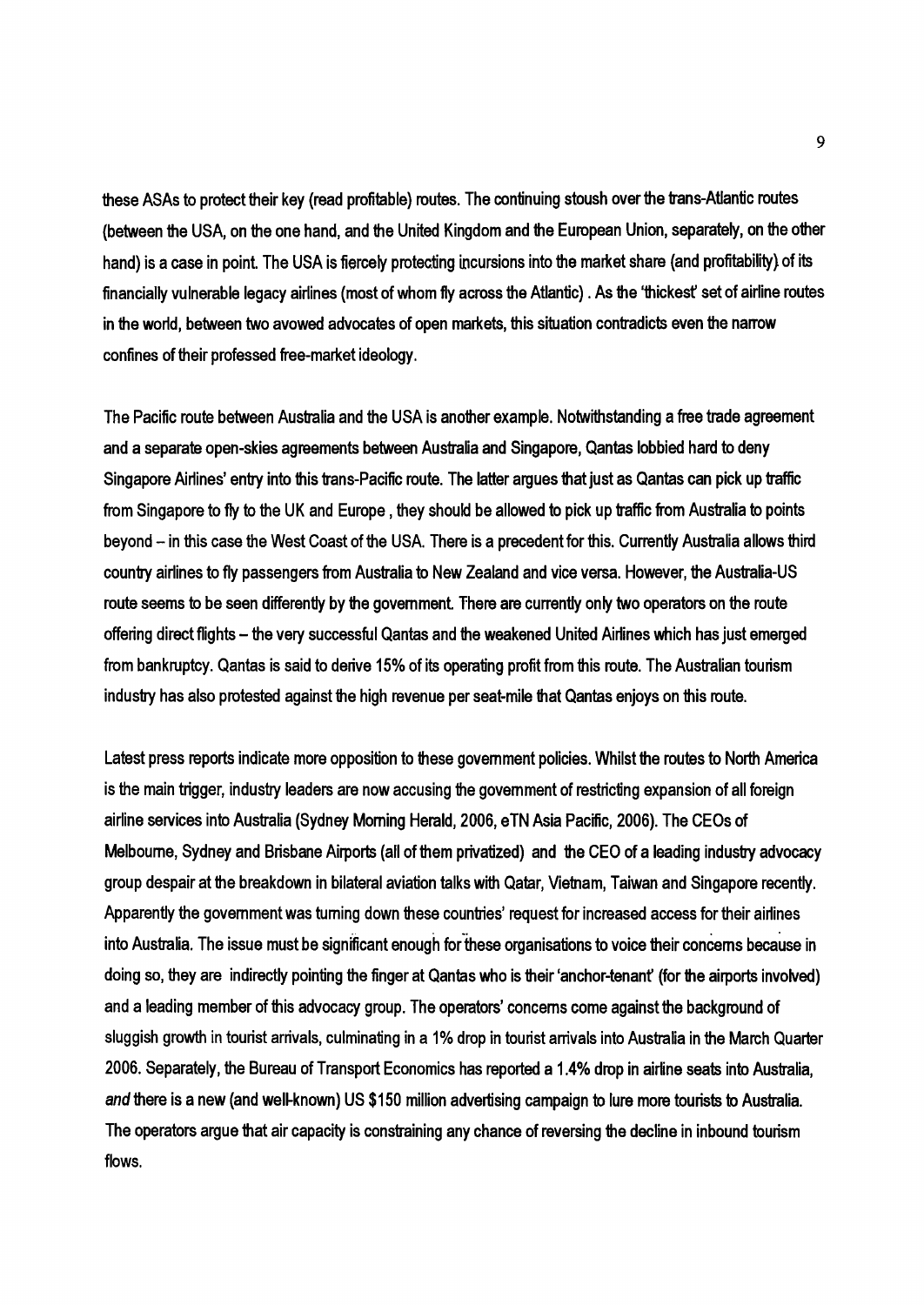In both cases (trans-Atlantic and trans-Pacific), there may well be some benefit for the shareholders and employees of the airlines concerned, but the tourism industry suppliers (especially the airport operators) and tourists at both ends of the route may not be well-served as a result of the double-standard being applied. The Australian government spokesmen in these above reports stated that it was all a question of a 'level-playing field' and that the government subsidies allegedly being provided to Singapore Airlines and the Middle Eastern carriers disadvantage Qantas. This is disputed by the Chief Executive of Emirates Airlines who points to "a UBS Investment Research Report which said that it had found "little direct evidence of any subsidy and (that they) believe that the competitive strengths of the group can be explained by the underlying business model rather than special treatment' (Muqbail, 2006)

The very notion of a bilateral air service agreement implies the creation of a duopoly, limiting supply and ports of entry, and is therefore anti-competitive. The outcomes of these negotiations are also highly influenced by strong lobbying of the governments (who in fact sign and negotiate the bilaterals) on both sides by interested parties – the airlines in particular. Not even a purist version of dry economic ideology can justify the  $\overline{\phantom{a}}$ government's and airline's stance. There seems to be simply one set of beneficiaries - the airlines (and their employees and shareholders); the airports, the tourism industry in Australia and the outbound Australian tourist are not advantaged in any way.

3. Airline Alliances and Consolidation: It is also worthwhile to explore the rationale and scope of airline alliances to determine whether they constitute unethical behaviour, or are they at worst anti-competitive. They might also be providing benefits to other stakeholders. Many of the anti-competitive business practices listed by Souty (2005) could result from the creation of an alliance.

In the first place, an alliance between airlines takes many forms, and it is fair to say that no one has clearly defined what constitutes an alliance and differentiated it from some form of co-operative agreement on the one hand, or a ' strategic alliance' or 'partnership' on the other. Therefore this discussion on alliances covers everything from a simple code-sharing arrangement on one particular route between two airlines to broader alliances encompassing each ofhers' entire network, to sharing resources and sources of supply to outright equity-based linkages. There are also multi-airline alliances (like Star Alliance, oneworld and the Sky Team groupings).

The rationale behind airlines seeking alliances with their 'competitors' is three-fold. Firstly, it is not cost-effective for an airline to straddle the globe operating its own routes, and yet there may be strategic imperatives where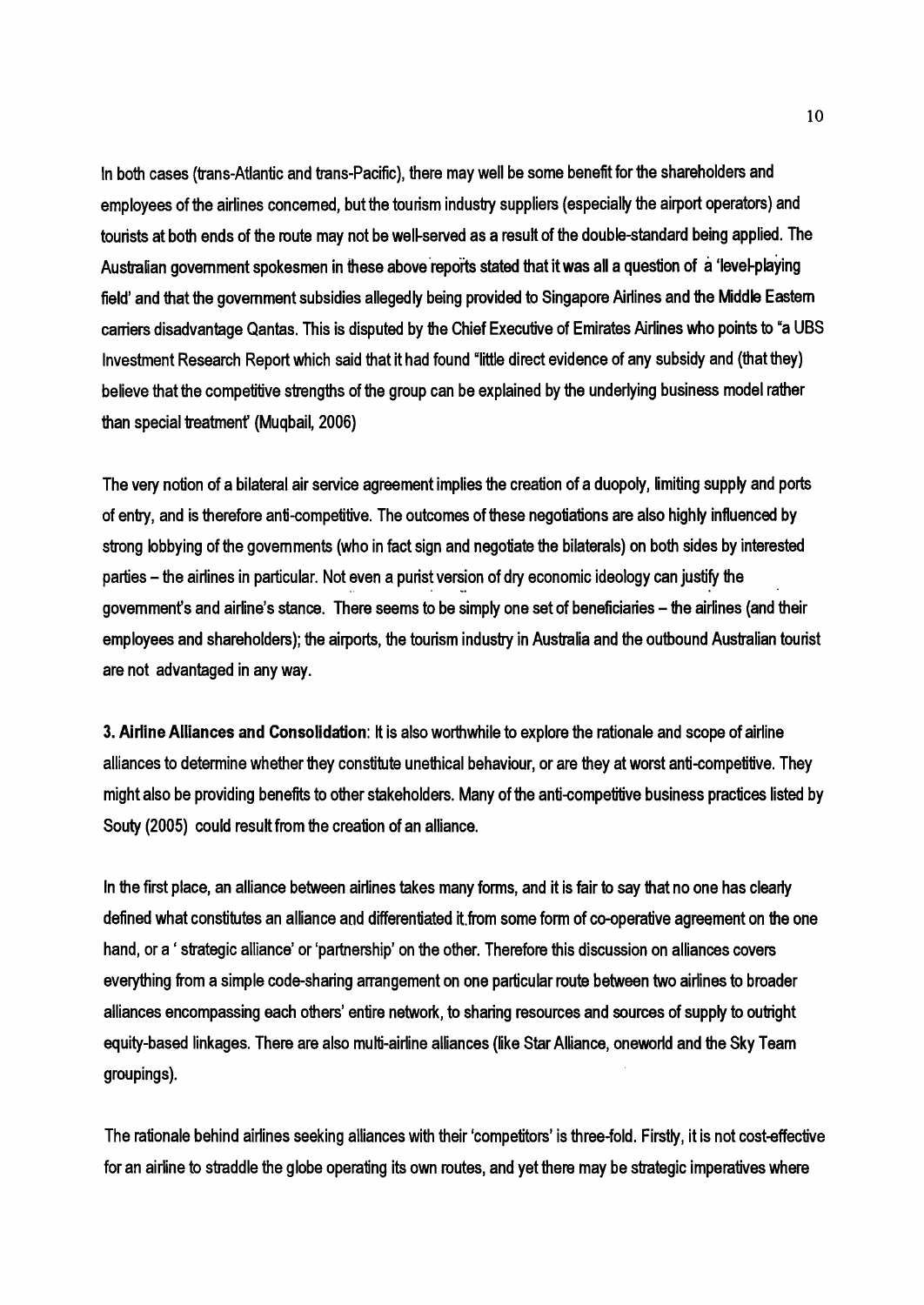the airline would prefer to do so. This could occur when a key segment of customers demand a particular route, which given their numbers and levels of usage would prove uneconomical for the airline to provide on its own. But by allying with another airline (usually the flag carrier of the destination country, which in tum draws on *its own* customer base as well), the route does become viable on a joint basis. Extending this further, a strong alliance between two airlines could cover each other's entire network, especially if there was good 'fit' between their respective routes without too much overlapping. In such a situation there may not be too many ethical issues that become important. Indeed customer welfare is being catered for and there are increased tourism flows. Neither is there any opposition to such arrangements on legal or ethical grounds (Travel and Tourism Intelligence, 2000).

A second factor influencing alliance formation amongst airlines is the need for increased profitability. In the airline industry, economies of scale bring lower unit costs only down to a certain point. Scale economies apply on a single flight between an origin-destination pair. Once a flight is full, no further economies may be achieved, so the airline seeks to increased frequencies on the same route. This creates a further set of economies called network economies or economies of density (Doganis, 2002). But there comes a point when the market on that route is fully catered for, and then an airline seeks to increase the number of routes that it serves, generating economies of scope. This also ties in with the demand for the service as suggested in the previous paragraph. Alliances can play a role in any of these stages in the search of economies; it is only when alliances tend to shut out competition or new competitors from a route or landing slots in a congested airport, or if they indulge in collusive pricing that the alliance behaviour is subject to review by competition authorities, where these exist. Such an alliance on a particular route might become an effective duopoly. Especially if this was an international route whose capacity etc were limited by International Air Service Agreements. In any event, such 'anticompetitive behaviour'; might also be considered unethical, but they are being closely reviewed by competition watchdogs in many countries.

The third reason for seeking (particularly multi-airline) alliance membership is are the promotional and branding benefits that membership brings. Any promotion by Star Alliance, oneworld or Skyteam automatically carries the names and logos of all member airlines. Such activity is not, in the least bit, controversial.

Mutli-airline alliances are primarily marketing alliances that facilitates interlining between selected airlines in a group for passengers to be ticketed and to travel on more than one airline, and to provide 'seamless travel' Gundmundsson and Lechner (2006). Any attempt by airlines to join one of the major alliances mentioned above is not seen as controversial; rather they are seen by many as crucial to provide traffic feed into their services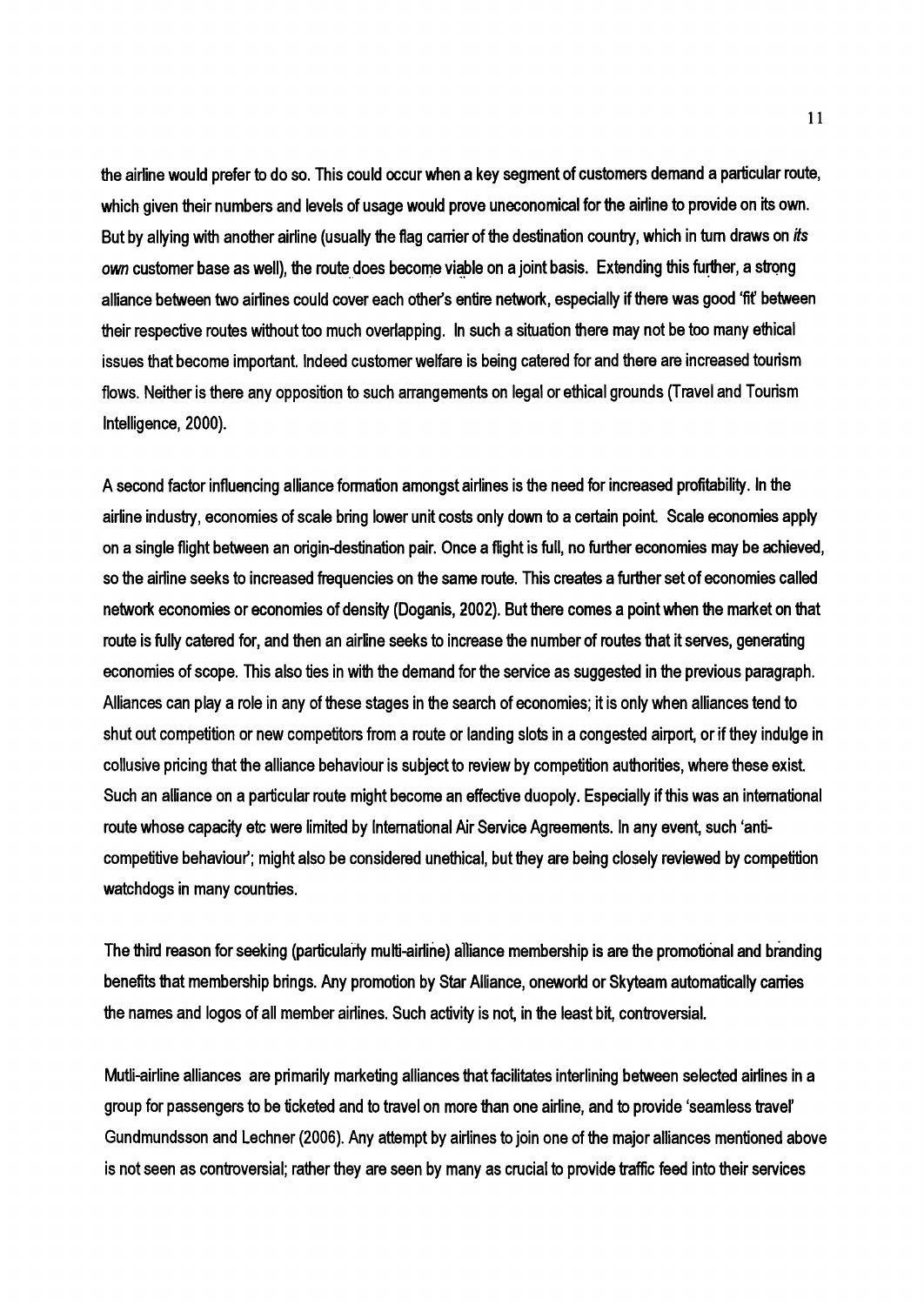from points that they cannot cost-effectively cover themselves. As the alliances grow in size and gain market power, they could conceivably exert market power over airports to comer the best landing gates and slots. As yet this is not a major issue, and hence not a cause for immediate concem here.

Outright ownership of another airline is at the extreme end of the continuum in terms of the intensity and 'scope of collaboration between two airlines. Many airlines have minority holdings in other airlines, but foreign airlines (even foreign non-airline investors) are prohibited from holding a majority stake in a particular country's airline (be they the international flag-carrier or a domestic operator). Europe has seen two mergers recently between Air France and KLM on the one hand (France and Holland being EU member-states) and Lufthansa's take-over of Swiss International (even though Switzerland is not a EU member). The deal had to be agreed to by American regulatory authorities as well. But it is the EU that has taken the lead in allowing and regulating alliances and mergers amongst European airlines, using a strong set of public-interest principles - particularly with the airlines concerned having to relinguish some of their landing slots at their main bases - Paris, Amsterdam, Frankfurt and Zurich respectively. This facilitates greater choice for consumers at these airports, and allows 'new' carriers to land at these airports for the first time – perhaps from countries that have not had a<br> $\,$ direct service to these key European destinations. Whilst there was some angst amongst the respective local populations, it was balanced by the realization that such mergers were the only real protection against bankruptcy / closure of the airlines in the crowded (and deregulated) European market Similarly, even the government of China oversaw a period of consolidation of their publicly owned and private airlines into three large groups, giving each of them sufficient economies of scale and density to be able to operate profitably, and safely.

However, notable offenders include proponents of free- and liberalized markets - e.g. the governments of the USA and Australia. They baulk at the idea of foreign ownership of 'their' airlines, with the USA specifying that their airlines have to 75% locally owned on the grounds of national security. It may quite possibly be a public interest issue for Australia, being an end-of-line destination; if Qantas did not exist, a foreign-owned airline may not provide sufficient airline services at all times if there were better business opportunities elsewhere. There is, of course, the issue of possible job losses, national pride, and their attendant electoral pull. This is probably the reason behind New Zealand public's rejection of a proposed Qantas - Air New Zealand merger (Duval, 2005). Admittedly, neither airline islwas in any immediate danger of financial collapse Note that the NZ authorities also rejected the merger in spite of the Single Aviation Market of Australia and New Zealand which is very akin to the EU Aviation regime in its scope.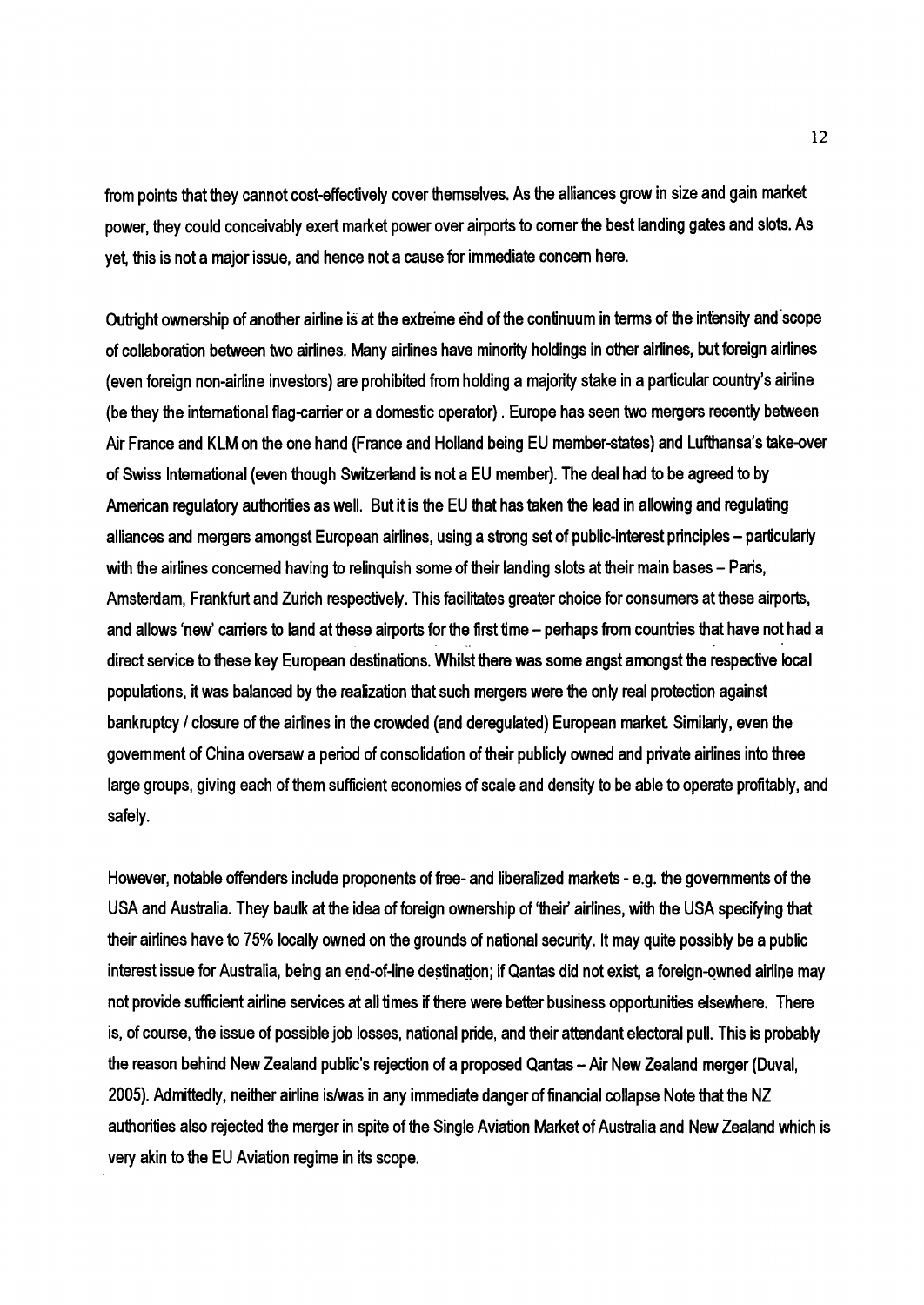The situation illustrates examples of market forces being compromised, even in loudly-proclaimed free and liberalized markets. It is arguable whether public interest has been better served by denying the airlines the merger. The EU example however shows how such alliances could be managed.

In summary, then alliances in most forms may tend to be anti-competitive (and they are therefore subject to regulation), but they are in and of themselves not unethical and nor do they contravene the interests of any of the stakeholder groups. If one argues that every country should have its own flaq-cerrier airline in its own national interest, then any attempt and creating or allowing a foreign-owned flag-carrier will compromise those interests, particularly in a deregulated airline market, where there are supposedly barriers to exit.. But, is as in the case of the EU, a supra-national body safeguards individual countries' interests, then even mergers and takeovers (as a subset of alliances) need not be considered as being against the interests of all stakeholder groups.

Souty, 2005, points out that the EC tends to be very proactive in discussing anti~ompetitive issues. But the arguments posited still tend to be argued in economists' terms, and not in terms of broader social welfare. The .. '.. . . author implies that such arguments may be valid in developed countries (and the scope of most EU rulings tends to be in such jurisdictions). But when it comes to developing countries, the force and impact of globalised and large tourism companies creates a power imbalance. This is where such anti~ompetitive activity borders on being *not* socially responsible or non-ethical. Smaller countries (markets), weaker economies are the ones who might suffer; further within these markets, it is the small and medium enterprise that bears the brunt rather than the larger corporation that operates in many countries (as Macbeth, 2005, implies).

## Conclusion

This paper has explored three particular aspects of collaborative networks that are critical to airline strategy and operations. There are a multitude of other issues and business practices that an airline might undertake individually that may be considered not socially responsible and/or unethical. They might include individual instances of poor environmental manaqement, discriminatory human resource practices, misleading advertising, predatory pricing etc. This paper, however, opted to focus on just their collaborative networks to explore these aspects in some depth, even though only three broad aspects were chosen for discussion and analysis. It is hoped that a preliminary set of principles might emerge that could then be tested against the full range of airline operations and activities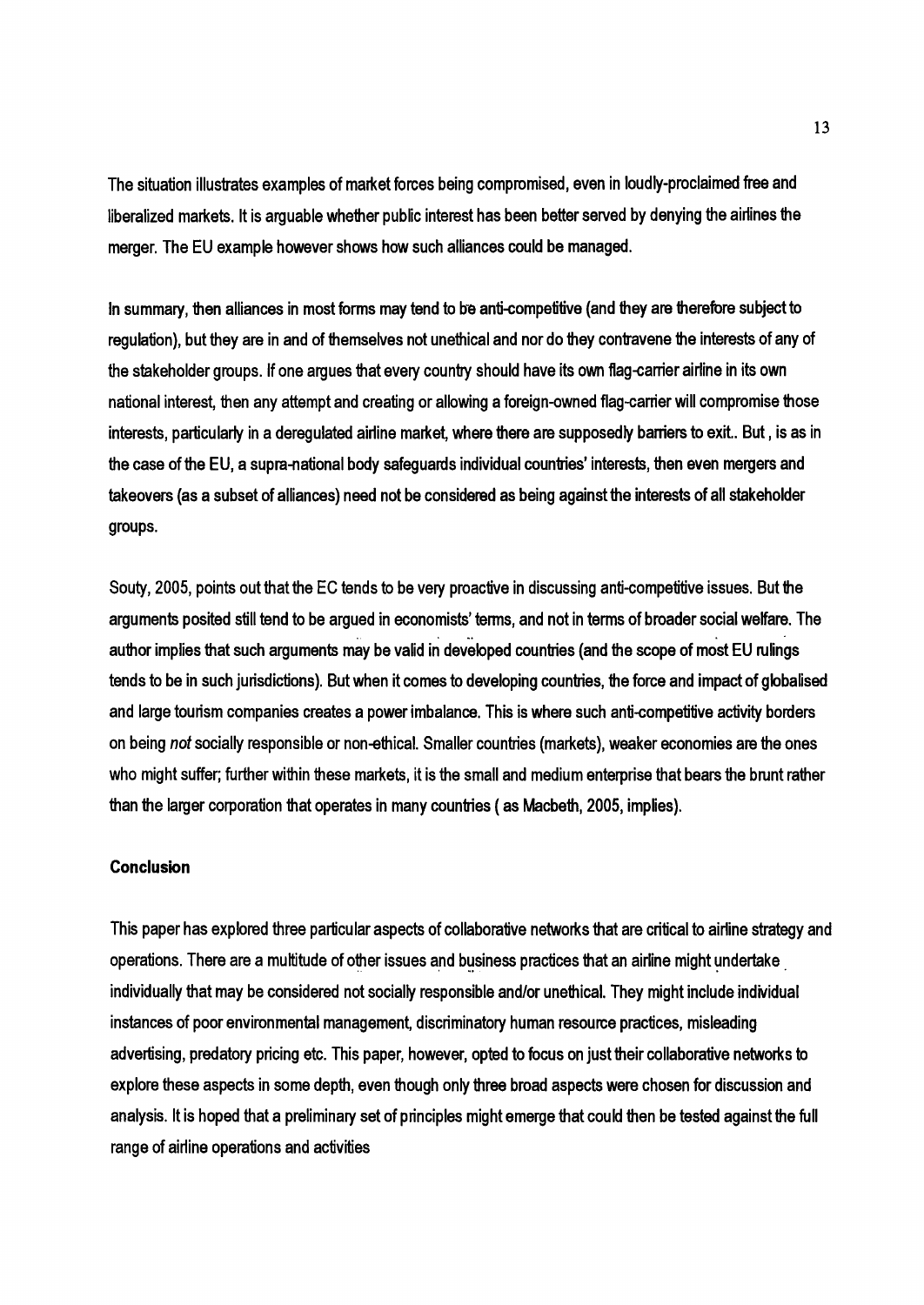The preceding discussion reveals a few key points. Firstly, not all collaborative activities are necessarily anticompetitive or unethical or not socially responsible. Most alliance formations are simply a matter of business survival in the context of slowing growth, increased cost pressure and the implicit realization that air travel is increasingly becoming a commodity product. It appears that even the traveling public has realized this commoditisation since the advent of low-cost carriers. However, the second key point is that as airlines and airports become wholly privatized, the public interest dimension of their activities may appear to being lost There may be a headlong rush to maximising retums to recoup their huge capital investments, but are the publics ( the communities at both ends of the route) being disadvantaged? Such an outcome might eventuate in the case of a monopoly operator (an airport or an airline) . The third key point is that national governments are complicit in creating non-level playing fields and not adequately safeguarding public interests, and more specifically, the interest of their tourism industry. They advocate more competition, greater choice, reducing barriers to entry, open skies agreements and the like, but in the end they appear to succumb to narrowly protectionist interests. Fourthly, the above discussion has highlighted all along the implications for the tourism industry. A destination's targeted long-term growth (large or small) just may be caught in the crossfire here. Not only are tourists' denied access to travel to chosen destinations, but business operators (large and small) and a large number of tourism industry employees at the destination would feel the effect.

As such, a proposed set of guidelines or *felos* for the aviation industry and its key collaborators are:

- Sufficient, rather than maximum profitability, which benefits shareholders, their employees, and suppliers and reinforces the firm's long-term sustainability ,
- Provision of safe, efficient and comfortable transport services, (This principle is currently being wellserved within the aviation industry),
- Governments' intervention in aviation matters to be dictated by its electoral mandate and defined set of principles (derived from this mandate, rather than ideology), only safety and security is truly in the 'national interesf in a liberalized market,
- Provision of the critical link facilitating tourism flows between an origin and a destination, thereby offering consumer choice at the origin, and enhancing tourism-specific economic activity and employment at both ends.

"Business life is fundamentally co-operative" (Solomon, 1993: 356), but in the drive to satisfy shareholder interests, the virtues of justice, integrity, competence and utility (Fleckenstein and Hubbard, 1999) are sometimes overlooked. The overriding need for individual or organizational profit and growth leads to intense